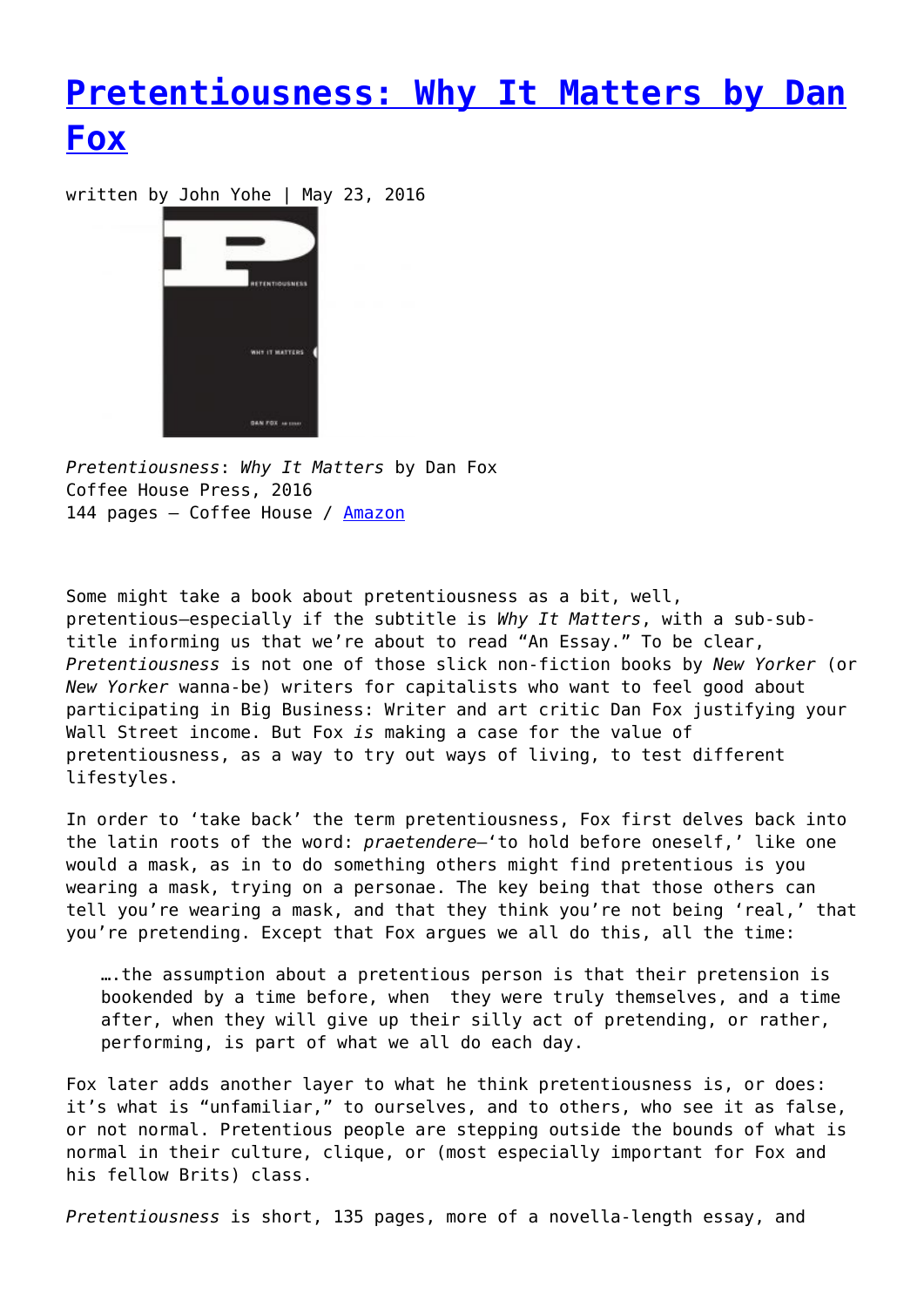probably could have been condensed down to a long essay, though I like the potential of this kind of longer exploration, where the essayist has time to explore many facets of the subject, rather than being super-direct.

Having given some historical background on the use and development of the word, Fox explores the act of pretentiousness through different subjects like food, fashion, music and, most interestingly, acting, to give us alternate ways of looking at it. I'm not sure the whole chapter about the history of different acting styles serves as a great 'point' in his argument, though it's interesting, and Fox is obviously interested in the subject, and so, like with Montaigne's tangents, I'm mostly willing to go along, because part of the pleasure of writing like this is to read Fox, read the person.

The flip side of tangents though, is that sometimes points are not made. Or, I'm left wondering what they are. Fox jumps from subject to subject within the first few chapters, and though the format of the book is ostensibly a linear book building to a main argument, the first half really reads almost like a collage, à la David Shields, and I half-wonder if Fox actually originally wanted his text that way.

What's missing here are some good solid contemporary examples of pretentiousness: all of Fox's examples are from decades ago, at the earliest. It's as if he didn't want to offend anybody by calling something they like pretentious, even though, again, he's supposedly making an argument for the value of it. I think, though, what's really going on is that pretentiousness can be in the eye of the beholder. I can judge all the young hipsters down on Alberta Street in Portland, Oregon to be (very) pretentious, but I'm sure they would not call themselves that, or if so, only ironically. And, really, I don't think they'd think, like Fox argues, that they're 'pretending,' or even experimenting with some kind of social role.

I'm more interested when Fox argues that pretentiousness comes from a transgressing of class boundaries. It seems more acute in England, where even different accents can 'place' someone in (or outside of) a certain social circle, though it of course happens in America. My own minor example: the wine snob, which term comes from the idea that a middle-class person (don't even think about a working- or lower-class person!) 'pretends' to be an expert on wine, when everyone *knows* that that's a taste cultivated by the rich. That is, a middle-class wine snob is pretending (experimenting?) to be rich, so us fellow middle-class crabs in the bucket have to take that wine snob down a notch or two, back down in the bucket of normalcy.

Although Fox does at one point mention in passing that the idea of pretentiousness is something that happens among white people, that's as far as he goes in addressing race, or other cultures, but surely the concept, and practice, exists in China or Botswana. One example in America might be the concept of black people accusing other black people of 'talking white,' though surely this is the best example of what Fox is arguing, in that those 'talking white' aren't doing so in the same sense as being a wine snob, neither pretending nor performing, but in fact actually experimenting in different ways of thinking (if we take the use of language as how we think, or a way we think) and being, or at least trying on a different cultural mask